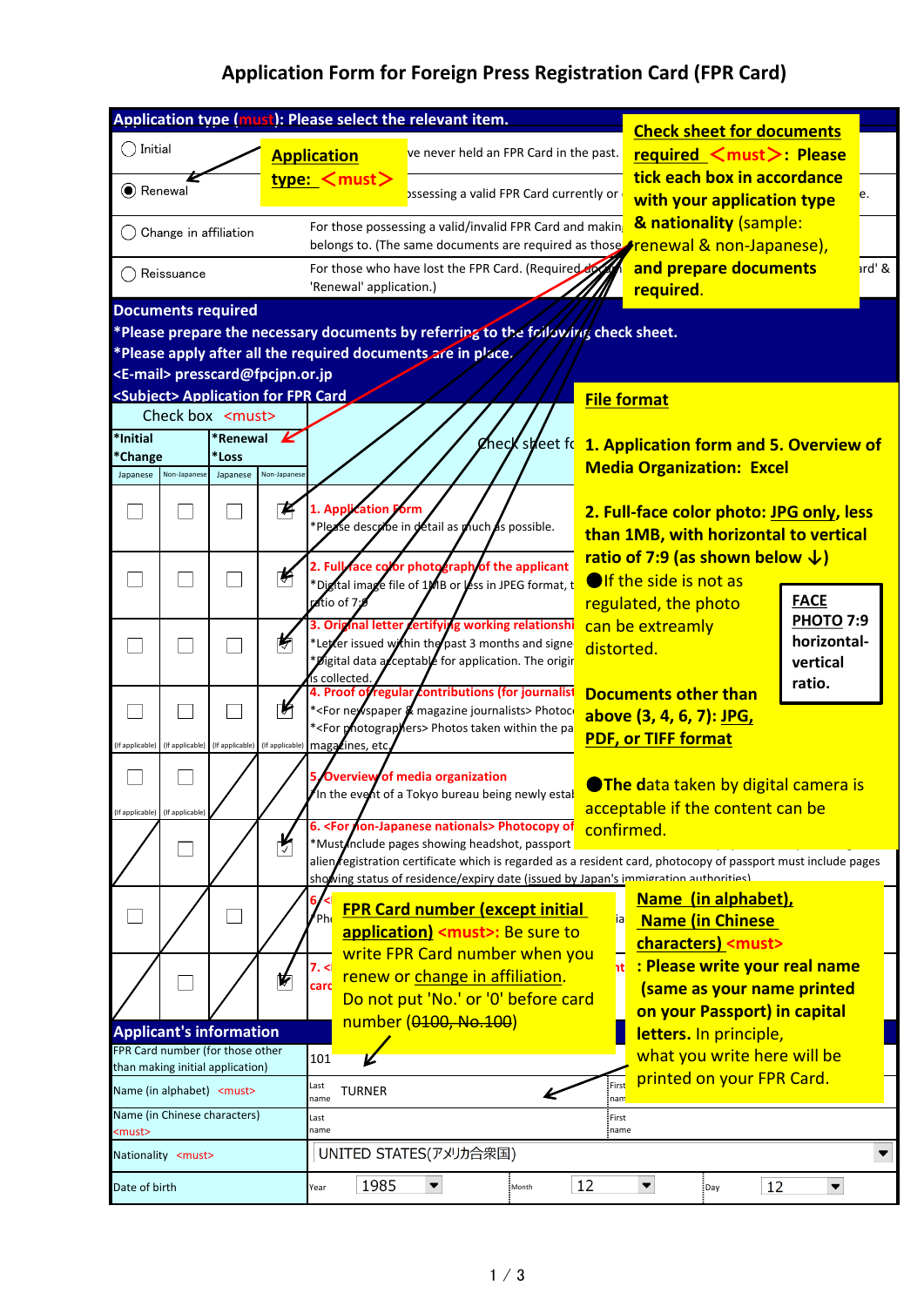| Sex <must></must>                                                           | Male<br>$\odot$ Female                                                                     |                                                                                                          |                                                |                                     |  |  |  |  |  |
|-----------------------------------------------------------------------------|--------------------------------------------------------------------------------------------|----------------------------------------------------------------------------------------------------------|------------------------------------------------|-------------------------------------|--|--|--|--|--|
|                                                                             | Ŧ                                                                                          |                                                                                                          |                                                |                                     |  |  |  |  |  |
| Address (private)                                                           |                                                                                            |                                                                                                          |                                                |                                     |  |  |  |  |  |
| Telephone number (private)                                                  | <b>Name of organization <must>:</must></b>                                                 |                                                                                                          |                                                |                                     |  |  |  |  |  |
| Fax number (private)                                                        | For "renewal" application, write your organization's name<br>printed on your current card. |                                                                                                          |                                                |                                     |  |  |  |  |  |
| <b>Media information</b>                                                    |                                                                                            |                                                                                                          |                                                |                                     |  |  |  |  |  |
|                                                                             | <b>FPCJ Press</b>                                                                          |                                                                                                          |                                                |                                     |  |  |  |  |  |
| Name <must></must>                                                          |                                                                                            |                                                                                                          |                                                |                                     |  |  |  |  |  |
| Country <must></must>                                                       |                                                                                            |                                                                                                          | UNITED STATES(アメリ Type of Media <must>:</must> |                                     |  |  |  |  |  |
| Address of head office <must></must>                                        | 100 North Street, New Yo                                                                   | Even though you are in a photography department,<br>please select the type of media which you belong to. |                                                |                                     |  |  |  |  |  |
|                                                                             | Newspapers                                                                                 | O News agency                                                                                            |                                                | Photography                         |  |  |  |  |  |
| Type of media <must></must>                                                 | Magazine                                                                                   | ) TV                                                                                                     |                                                | Radio                               |  |  |  |  |  |
| (For 'Others', please describe in<br>detail)                                | $\bigcirc$ Others                                                                          | <b>Address in Japan <must>:</must></b>                                                                   |                                                |                                     |  |  |  |  |  |
|                                                                             | Others                                                                                     |                                                                                                          | <b>Postal code: Please write three</b>         |                                     |  |  |  |  |  |
|                                                                             |                                                                                            |                                                                                                          |                                                | figures and four figures separately |  |  |  |  |  |
| Name of publication/program                                                 |                                                                                            |                                                                                                          | $\overline{\mathsf{T}}100-0011$                | as a sample shows below.            |  |  |  |  |  |
| Number of circulation/audience                                              |                                                                                            |                                                                                                          |                                                |                                     |  |  |  |  |  |
| Country/region of<br>distribution/broadcast                                 |                                                                                            |                                                                                                          | <b>-Address: Please write it into a cell</b>   |                                     |  |  |  |  |  |
|                                                                             | ᆍ<br>100                                                                                   | $-0011$                                                                                                  |                                                | under a postal code.                |  |  |  |  |  |
|                                                                             | 6F Nippon Press Center Building, 2-2-1, Uchisaiwaicho, Chiyoda-ku, Tokyo                   |                                                                                                          |                                                |                                     |  |  |  |  |  |
|                                                                             |                                                                                            |                                                                                                          |                                                |                                     |  |  |  |  |  |
|                                                                             | Phone number of media office in Japan                                                      |                                                                                                          |                                                |                                     |  |  |  |  |  |
| Address in Japan <must></must>                                              | ᆍ                                                                                          | <u>(mobile phone acceptable) &amp; fax</u>                                                               |                                                |                                     |  |  |  |  |  |
| *Add work division/department.<br>*If you use your domicile as your         |                                                                                            | number <must>:</must>                                                                                    |                                                |                                     |  |  |  |  |  |
| office, please add your home address.                                       |                                                                                            | Please fill your phone numbers on each                                                                   |                                                |                                     |  |  |  |  |  |
|                                                                             | ᆍ                                                                                          | cell that are separated with hyphens.                                                                    |                                                |                                     |  |  |  |  |  |
|                                                                             |                                                                                            | $03 - 3501 - 3401$                                                                                       |                                                |                                     |  |  |  |  |  |
|                                                                             |                                                                                            | 090 - 1111 - 1111                                                                                        |                                                |                                     |  |  |  |  |  |
|                                                                             |                                                                                            |                                                                                                          |                                                |                                     |  |  |  |  |  |
|                                                                             | 03                                                                                         | 3501                                                                                                     |                                                | $-3401$                             |  |  |  |  |  |
| Phone number of media office in<br>Japan                                    | 090                                                                                        | $-$ 1111                                                                                                 |                                                | $-$ 1111                            |  |  |  |  |  |
| (mobile phone acceptable) <must></must>                                     | Job Title:                                                                                 |                                                                                                          |                                                |                                     |  |  |  |  |  |
|                                                                             |                                                                                            | Please write your relevant job title from the list below.                                                |                                                |                                     |  |  |  |  |  |
|                                                                             | 03<br><b>Bureau Chief, Correspondent (Journalist or Camera person),</b>                    |                                                                                                          |                                                |                                     |  |  |  |  |  |
| Fax number of media office in Japan<br><must></must>                        | <b>Bureau staff (Journalist, Camera person or Assistant of Camera</b>                      |                                                                                                          |                                                |                                     |  |  |  |  |  |
|                                                                             | person), Producer, Freelance (Journalist or Camera person).                                |                                                                                                          |                                                |                                     |  |  |  |  |  |
|                                                                             | fpcj@fpcjpn.or/jp                                                                          |                                                                                                          |                                                |                                     |  |  |  |  |  |
| E-mail address <must></must>                                                |                                                                                            |                                                                                                          |                                                |                                     |  |  |  |  |  |
| (Choose Japanese or English to be<br>used in future notices. If you have no |                                                                                            |                                                                                                          |                                                |                                     |  |  |  |  |  |
| preference, English will be used.)                                          |                                                                                            |                                                                                                          |                                                |                                     |  |  |  |  |  |
|                                                                             | Japanese                                                                                   |                                                                                                          | $ \!\downarrow\! $<br>English                  |                                     |  |  |  |  |  |
| Job title                                                                   |                                                                                            |                                                                                                          |                                                |                                     |  |  |  |  |  |